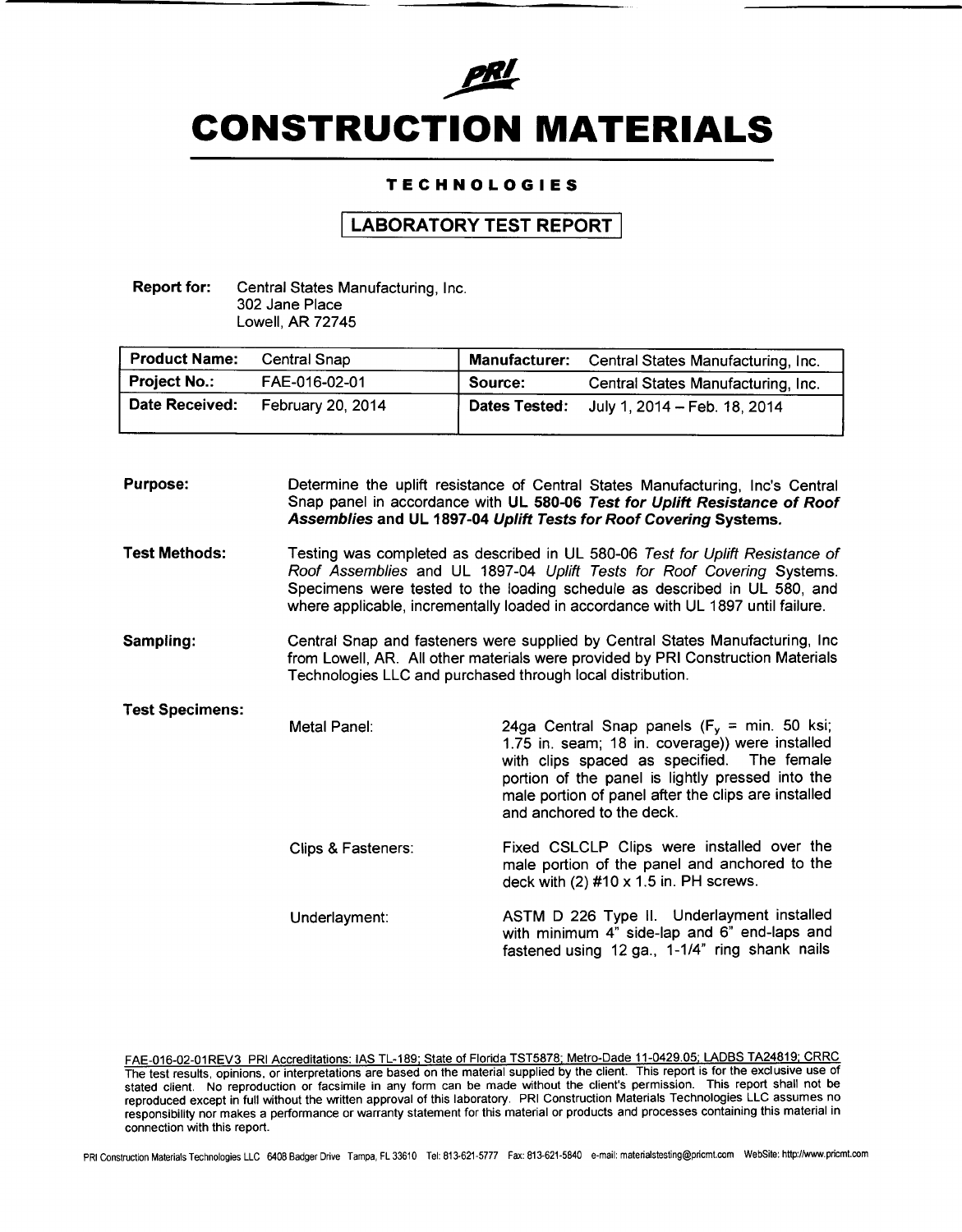Central States Manufacturing UL 580 & 1897 for Central Snap Page 2 of 7

| Underlayment (continued): | and 1-5/8" tin caps spaced 6" o.c. in the laps<br>and two staggered rows 12" o.c. in the field.                                                                          |  |  |  |
|---------------------------|--------------------------------------------------------------------------------------------------------------------------------------------------------------------------|--|--|--|
| Deck:                     | 15/32" APA span rated plywood.<br>Decking<br>attached with 0.113" x 2-3/8" ring shank nails<br>spaced 6" o.c. along each wood joist. Wood<br>joists were spaced 24" o.c. |  |  |  |
| Specimen Sealing:         | Polyethylene film; tape <sup>1</sup>                                                                                                                                     |  |  |  |

'It is the judgment of the test engineer that the film and tape used to seal the specimen against air leakage did not influence the results of the test.

#### Results:

Test data are contained in Appendix A. Photographs of specimens after testing are contained in Appendix C.

| Specimen                                                                                          | <b>Test Method</b>     | Passing Uplift Pressure<br>(psf) | Failure Mode                                                                        |
|---------------------------------------------------------------------------------------------------|------------------------|----------------------------------|-------------------------------------------------------------------------------------|
| Central Snap;<br>18 in. coverage; 1.75 in. seam;<br>CSLCLP clips;<br>15/32 APA span rated plywood | <b>UL 580/</b><br>1897 |                                  |                                                                                     |
| Specimen No. 1<br>Clips at 36 in. o.c.                                                            |                        | 90                               | Seam disengaged prior to<br>reaching 120 psf combined<br>uplift pressure            |
| Specimen No. 2<br>Clips at 24 in. o.c.                                                            |                        | 135                              | Fastener pullout from deck<br>prior to reaching 150 psf<br>combined uplift pressure |

Table 1. Summary of Test Results for 24ga Central Snap

#### Classification:

Specimen No. 1 meets *Class* 90 requirements. Specimen NO.2 meets *Class* 90 requirements

FAE-016-02-01REV3 PRI Accreditations: lAS TL-189; State of Florida TST5878; Metro-Dade 11-0429.05; LADBS TA24819; CRRC The test results. opinions, or interpretations are based on the material supplied by the client. This report is for the exclusive use of stated client. No reproduction or facsimile in any form can be made without the client's permission. This report shall not be reproduced except in full without the written approval of this laboratory. PRI Construction Materials Technologies LLC assumes no responsibility nor makes a performance or warranty statement for this material or products and processes containing this material in connection with this report.

PRI Construction Materials Technologies LLC 6408 Badger Drive Tampa, FL 33610 Tel: 813-621-5777 Fax: 813-621-5840 e-mail: materialstesting@pricmt.com WebSite: http://www.pricmt.com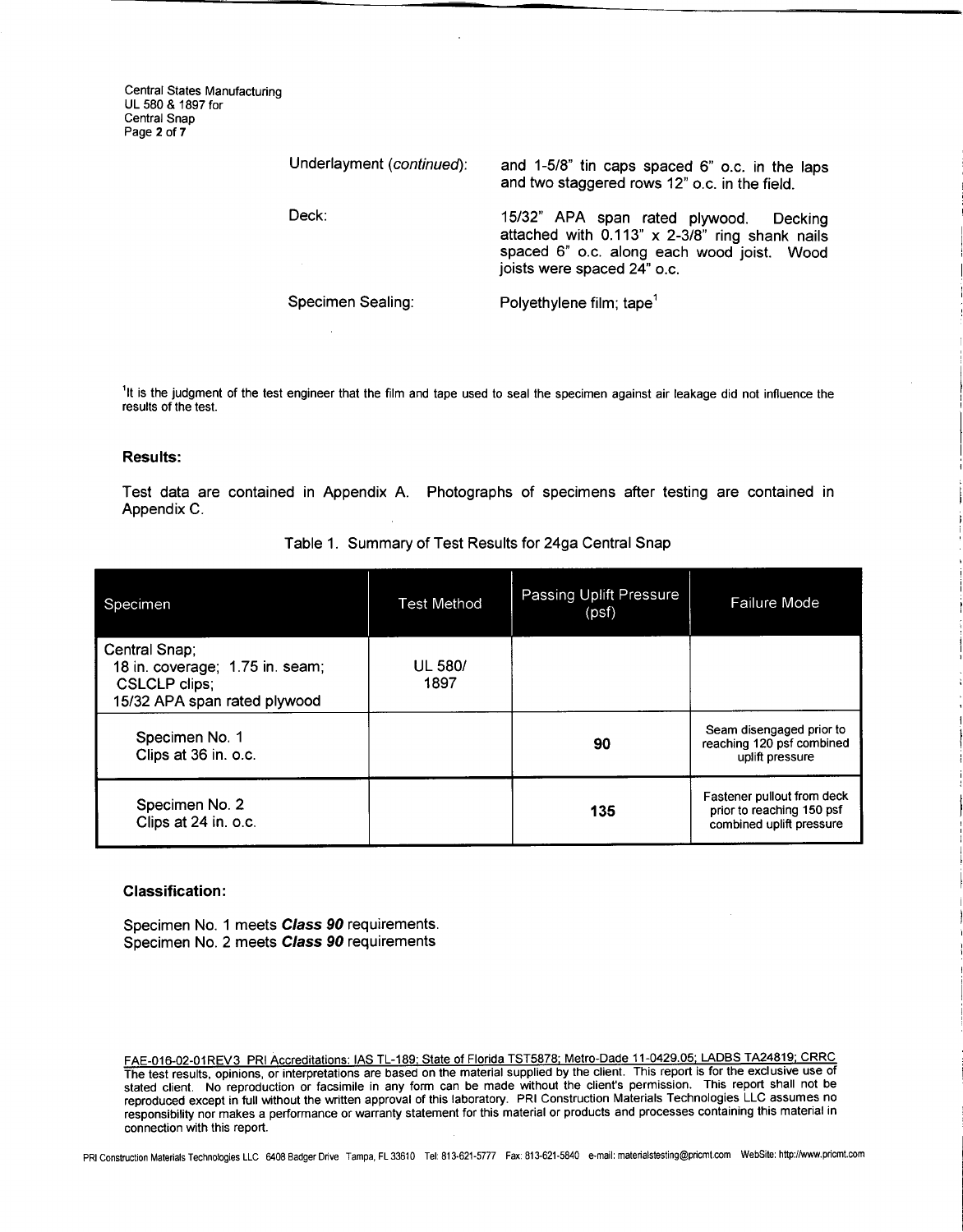Central States Manufacturing UL 580 & 1897 for Central Snap Page 3 of 7

### Statement of Compliance:

Testing was conduct~d in accordance with UL 580-06 *Test for Uplift Resistance of Roof Assemblies* and UL 1897-04 *Uplift Tests for Roof Covering* Systems.

| Signed: | سبم<br>Jáson Simmons<br>Director | Signed: | annihary of<br>$c$ <b>HAR</b> $\vee$<br>C.F.<br>$N_{\rm O}$<br>34021<br><b>Zadnary Prest, P.E.</b><br>Florida Registered Professional Engineer<br>Florida Registered Professional STATE<br>P.E. Number $70216$<br>O۶ |  |
|---------|----------------------------------|---------|----------------------------------------------------------------------------------------------------------------------------------------------------------------------------------------------------------------------|--|
| Date:   |                                  | Date:   | <i>ammining</i>                                                                                                                                                                                                      |  |

"""11''',,,

 $\mathcal{L}_{\mathcal{L}}$ 

Report Issue History:

| <b>Issue</b> #    | <b>Date</b> | Pages | Revision Description (if applicable)                     |
|-------------------|-------------|-------|----------------------------------------------------------|
| Original          | 08/28/2014  |       | NА                                                       |
| Revision 1        | 2/27/2015   | 9     | Added specimen #2, editorial                             |
| <b>Revision 2</b> | 03/02/2015  |       | Editorial name correction, appendix correction editorial |

FAE-016-02-01REV3\_PRI Accreditations: IAS TL-189; State of Florida TST5878; Metro-Dade 11-0429.05; LADBS TA24819; CRRC The test results, opinions, or interpretations are based on the material supplied by the client. This report is for the exclusive use of stated client. No reproduction or facsimile in any form can be made without the client's permission. This report shall not be reproduced except in full without the written approval of this laboratory. PRI Construction Materials Technologies LLC assumes no responsibility nor makes a performance or warranty statement for this material or products and processes containing this material in connection with this report.

PRI Construction Materials Technologies LLC 6408 Badger Drive Tampa, FL 33610 Tel: 813-621-577 Fax: 813-621-5840 e-mail: [materialstesting@pricmt.com](mailto:materialstesting@pricmt.com) WebSite: http://www.pricmt.com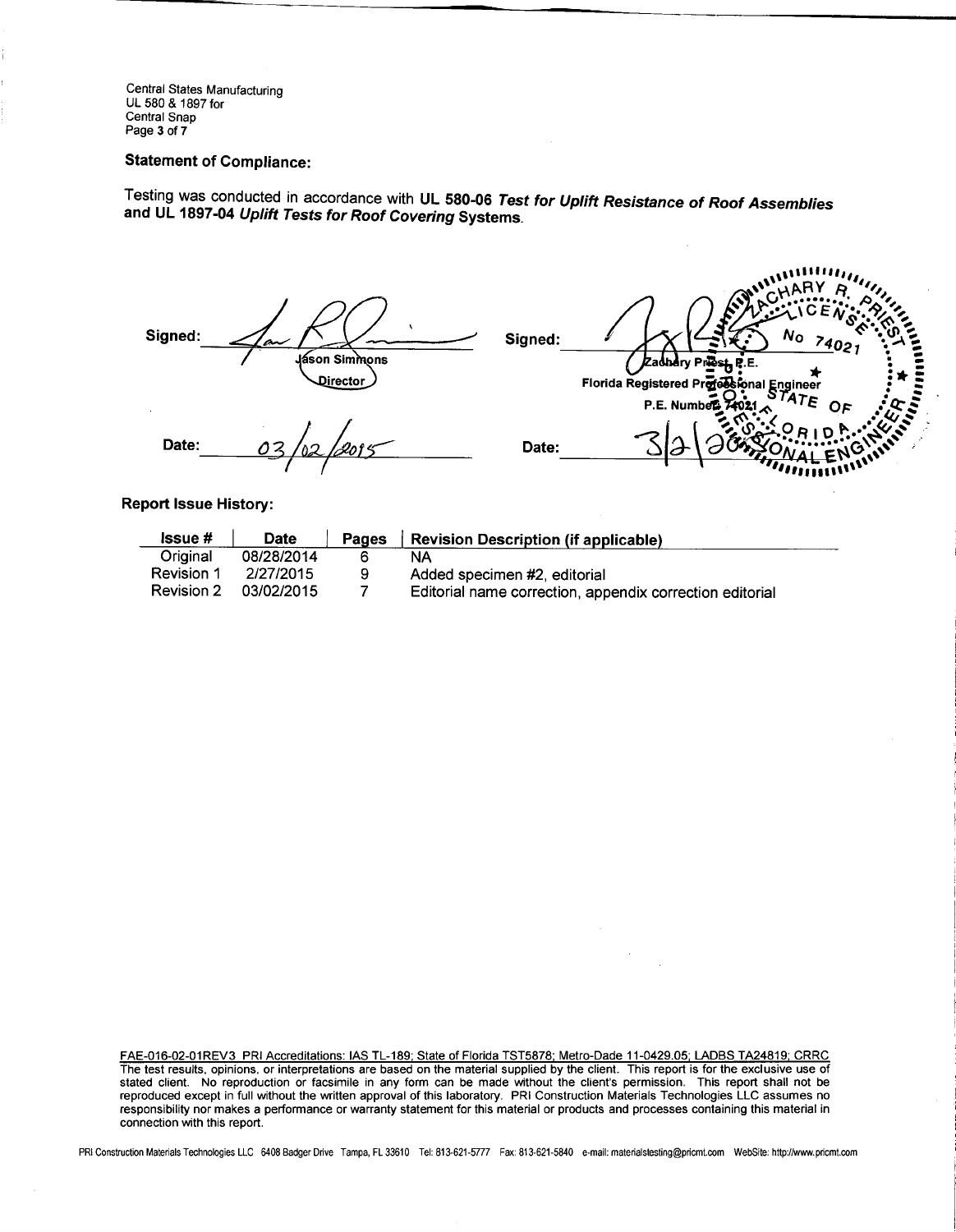Central States Manufacturing UL 580 & 1897 for Central Snap Page 4 of 7

Samples:

Results:

|                         | 24ga steel       |  |  |
|-------------------------|------------------|--|--|
| Conditioning:           | min 2h @ 73±4°F  |  |  |
| <b>Test Conditions:</b> | 73±4°F & 50±5%RH |  |  |
| Specimens:              | Standard         |  |  |
| Rate:                   | $-0.1$ in/min    |  |  |
| Date:                   |                  |  |  |

Sample No. 2008 Description

| Date:       | 2/20/2015      |  |  |
|-------------|----------------|--|--|
| Description | PRI-CMT ID No. |  |  |
| caliper     | cmt-076        |  |  |
| instron     | cmt-102        |  |  |
|             |                |  |  |
|             |                |  |  |
|             |                |  |  |
|             |                |  |  |

| Specimen | Width<br>(in) | <b>Thickness</b><br>(in) | Gage Length<br>(in) | <b>Yield Strength</b><br>(ksi) | <b>Tensile</b><br>Strength<br>(ksi) | <b>Elongation at</b><br>Break (%) |
|----------|---------------|--------------------------|---------------------|--------------------------------|-------------------------------------|-----------------------------------|
|          | 0.4915        | 0.0225                   |                     | 58.1                           | 63.4                                | 27.5                              |
|          | 0.492         | 0.023                    |                     | 57.4                           | 62.0                                | 27.2                              |
|          | 0.4925        | 0.023                    |                     | 57.1                           | 62.1                                | 26.7                              |
|          | 0.4915        | 0.0225                   |                     | 57.1                           | 62.3                                | 26.9                              |
|          | 0.491         | 0.0235                   |                     | 56.5                           | 60.8                                | 24.1                              |
| Average  |               |                          |                     | 57.2                           | 62.1                                | 26.5                              |
| St.Dev.  |               |                          |                     | 0.6                            | 0.9                                 | 1.4                               |



**FIXED CLIP CSLCLP** 



FAE-016-02-01REV3\_PRI Accreditations: IAS TL-189; State of Florida TST5878; Metro-Dade 11-0429.05; LADBS TA24819; CRRC The test results. opinions, or interpretations are based on the material supplied by the client. This report is for the exclusive use of stated client. No reproduction or facsimile in any form can be made without the client's permission. This report shall not be reproduced except in full without the written approval of this laboratory. PRI Construction Materials Technologies LLC assumes no responsibility nor makes a performance or warranty statement for this material or products and processes containing this material in connection with this report.

stion Materials Technologies LLC 6408 Podeer Drive Tomas EL 22610 Tol: 912 621 6777 Eav: 913 621 6840 o mail: materialstecting@aricmt.com WebSite: http://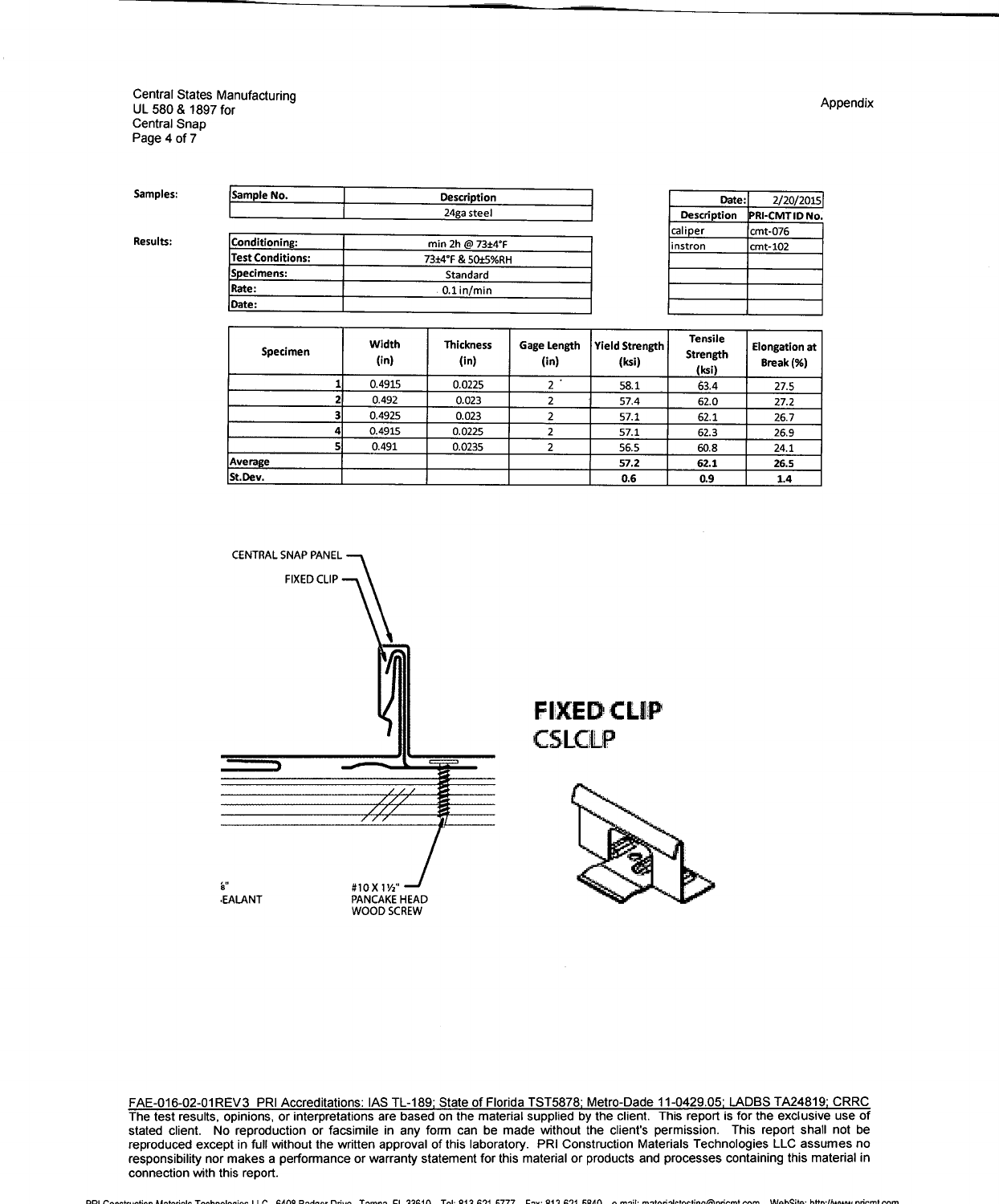Appendix

Central States Manufacturing UL 580 & 1897 for Central Snap Page 5 of 7

# **PANELINSTAllATION**

- 1. Align the female edge of the first panel with the **FASTENER SPACING** chalk line that was snapped at the rake edge. This line can be  $0^{\circ}$  - 1 3/4" from the rake. Panel should hook onto roof deat or RDC trim.
- 2. Panels should be installed perpendicular to ridge for ridge trim attachment. Check panel alignment. If panel is properly aligned proceed.
- 3. Align the second panel female edge with the starter panel male edge. Panels must be flush to one another. Remember, panels should hook onto the male section at the eave.
- 4. Lightly compress and snap panels together at seam. Snap panels from eave to ridge. Put next set of dips in place.
- 5.Continue to a pply panels as in steps 3 and 4.
- 6. Panels at the eave can be terminated in two ways; with fasteners and without. Each will depend on aesthetic consideration determined by the installer or building owner.

Maximum dip spacing 3' on center, for 16" wide 24 gauge panels with wind loads up to 90 mph

FAE-016-02-01 REV3 PRI Accreditations: lAS TL-189: State of Florida TST5878: Metro-Dade 11-0429.05; LADBS TA24819; CRRC The test results, opinions, or interpretations are based on the material supplied by the client. This report is for the exclusive use of stated client. No reproduction or facsimile in any form can be made without the client's permission. This report shall not be stated client. No reproduction or facsimile in any form can be made without the client's permiss reproduced except in full without the written approval of this laboratory. PRI Construction Materials Technologies LLC assumes no responsibility nor makes a performance or warranty statement for this material or products and processes containing this material in connection with this report.

Materials Technologies LLC. 640R Radoer Drive Tampa. FL 33610 Tel: 813-621-5777 Fax: 813-621-5840 e-mail: [materialstesting@pricmt.com](mailto:materialstesting@pricmt.com) WebSite: http://www.pricmt.com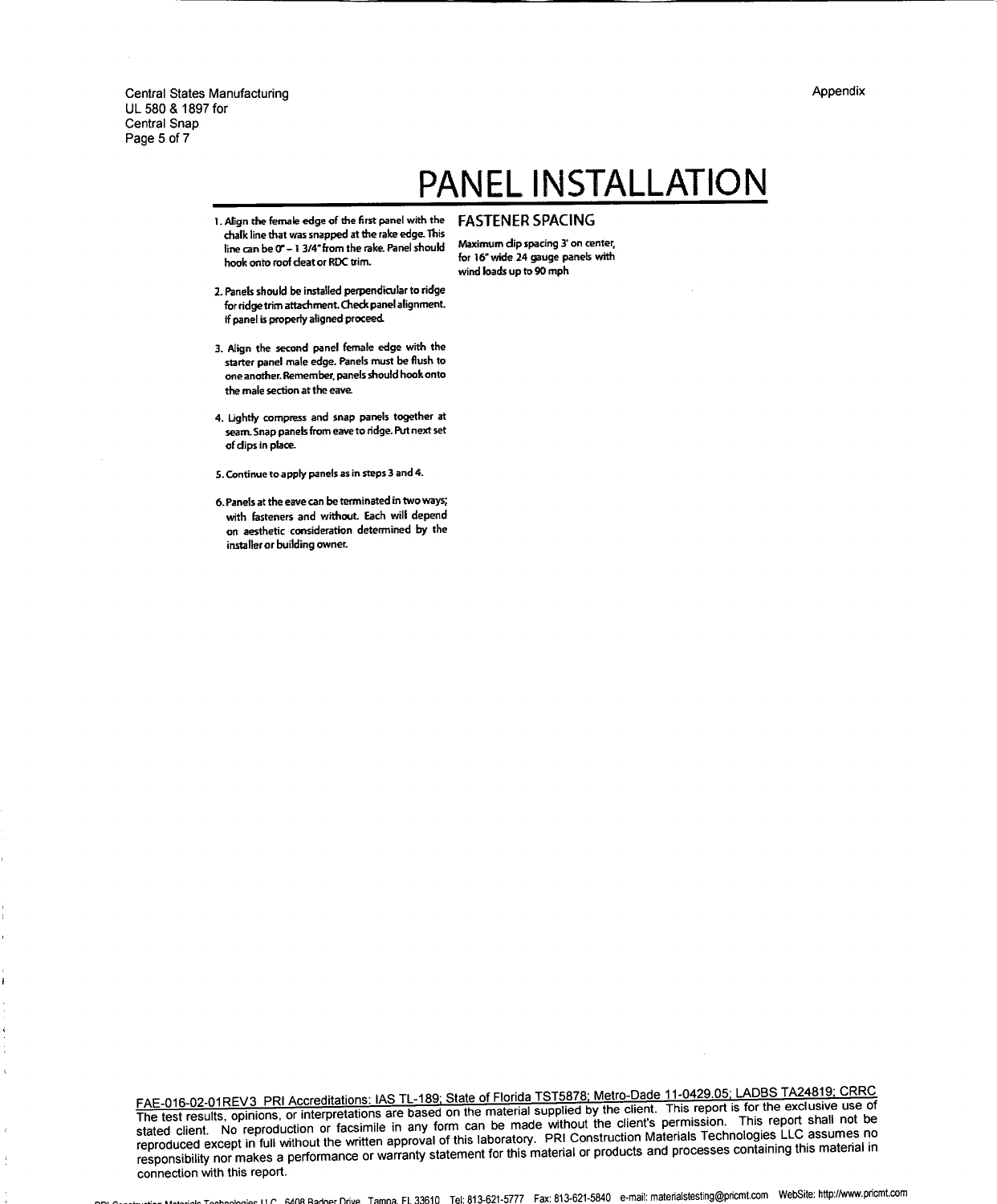Central States Manufacturing UL 580 & 1897 for Central Snap Page 6 of 7

UL 90 CLIP

Part Code: CSLCLP

Construction Materials Technologies

ies with i

**CENTRAL - SNAP TUBE SEALANT** Part Code: GEOC **GEOG** 



FAE-016-02-01 REV3 PRI Accreditations: lAS TL-189; State of Florida TST5878; Metro-Dade 11-0429.05; LADBS TA24819; CRRC The test results, opinions, or interpretations are based on the material supplied by the client. This report is for the exclusive use of stated client. No reproduction or facsimile in any form can be made without the client's permission. This report shall not be reproduced except in full without the written approval of this laboratory. PRI Construction Materials Technologies LLC assumes no responsibility nor makes a performance or warranty statement for this material or products and processes containing this material in connection with this report.

PRI Construction Materials Technologies LLC 6408 Badger Drive Tampa, FL 33610 Tel: 813-621-577 Fax: 813-621-5840 e-mail: materialstesting@pricmt.com WebSite: http://www.pricmt.com

Appendix